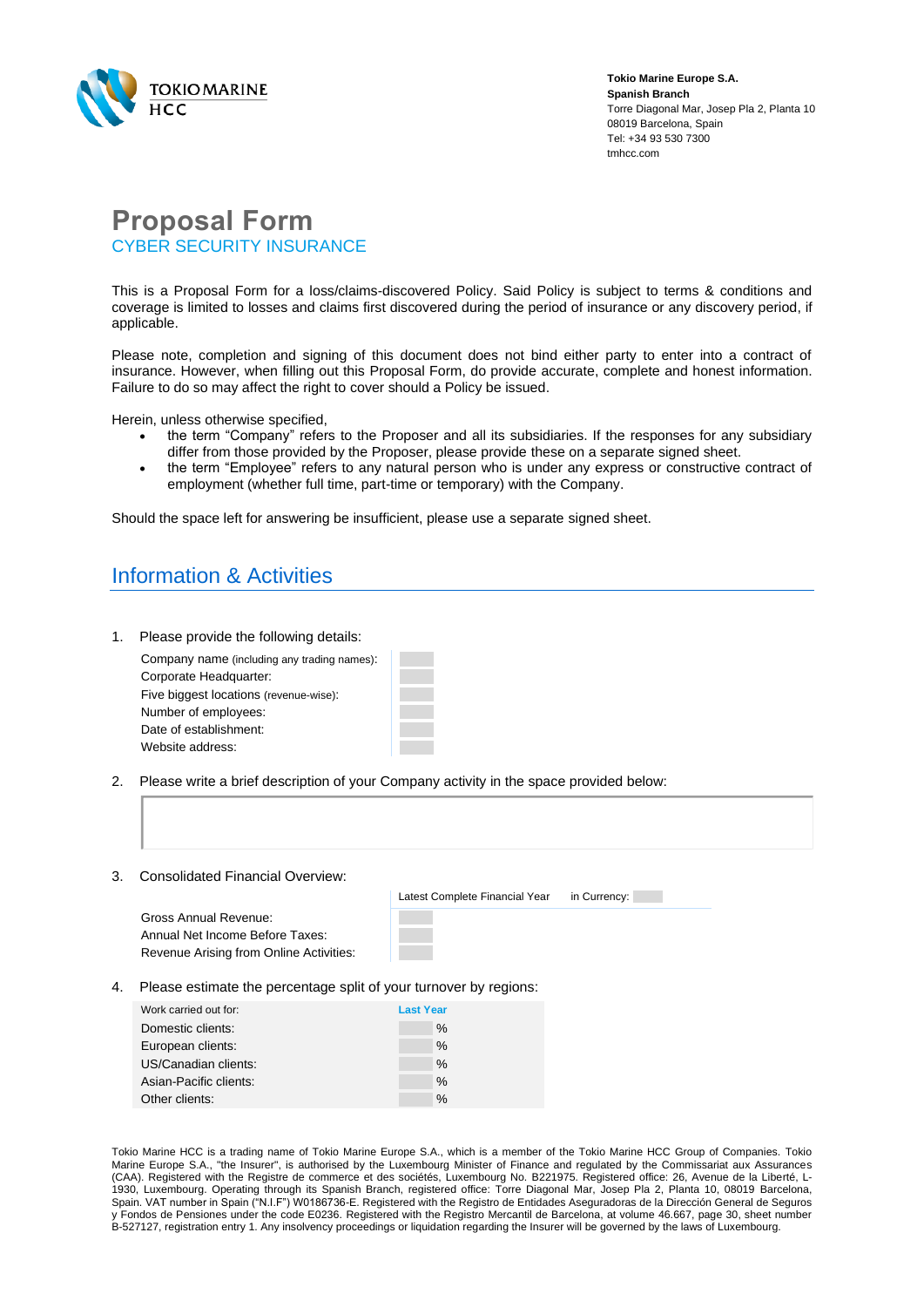

## General Risk-related Information

- 5. What is the estimated total number of records, including employees and customers, that your Company holds:
- 6. Type of Record:

|                                               | (yes) | If yes, please provide estimated<br>no. of records: | (no) |
|-----------------------------------------------|-------|-----------------------------------------------------|------|
| Personally Identifiable Information (PII)*    |       |                                                     |      |
| Other Personal Information (Religion, Gender) |       |                                                     |      |
| Protected Health Information (PHI)**          |       |                                                     |      |
| Debit/Credit Card Numbers                     |       |                                                     |      |
| Financial Information                         |       |                                                     |      |
| Social Security Numbers                       |       |                                                     |      |
| <b>Drivers Licence Numbers</b>                |       |                                                     |      |
| Other type of information                     |       |                                                     |      |

\*Information that can be used to uniquely identify, contact or locate a single person, or can be used with other sources to uniquely identify a single individual.

\*\*Any information about health status, provision of health care, or payment for health care that can be linked to a specific individual.

|    |                                                                            | (yes) | (no) |
|----|----------------------------------------------------------------------------|-------|------|
| 7. | Do you process or store any type of records on behalf of third parties?    |       |      |
|    | If yes, please explain:                                                    |       |      |
|    |                                                                            |       |      |
|    |                                                                            | (yes) | (no) |
| 8. | Do you allow your staff to use personal devices for work related purposes? |       |      |
|    | If yes, have you set up a Bring Your Own Device (BYOD) policy?             |       |      |
|    |                                                                            |       |      |

## Risk-related Declarations

This section is broken down into the following three subsections:

- PEOPLE (Governance, Compliance, Human Resources...)
- PROCESSES (Policies & Procedures...)
- TECHNOLOGY (Budget, Information Technology…)

These are the three pillars upon which we can assess Security and Cyber Resilience within your organisation.

#### **PEOPLE**

| 9. | Please answer, regarding Human Resources at your Company: |                                                                                                                                                                                                                       |       |      |
|----|-----------------------------------------------------------|-----------------------------------------------------------------------------------------------------------------------------------------------------------------------------------------------------------------------|-------|------|
|    |                                                           |                                                                                                                                                                                                                       | (yes) | (no) |
|    | a)                                                        | Do you have a Chief Privacy Officer (CPO), Data Protection Officer (DPO) or Chief Compliance<br>Officer who is assigned responsibility for your global obligations under Data Protection and<br>Privacy legislations? |       |      |
|    | b)                                                        | Do you have an information security team (IST)?                                                                                                                                                                       |       |      |
|    |                                                           | If yes, is the IST managed from a central location and has local relays in each region where<br>your Company operates?                                                                                                |       |      |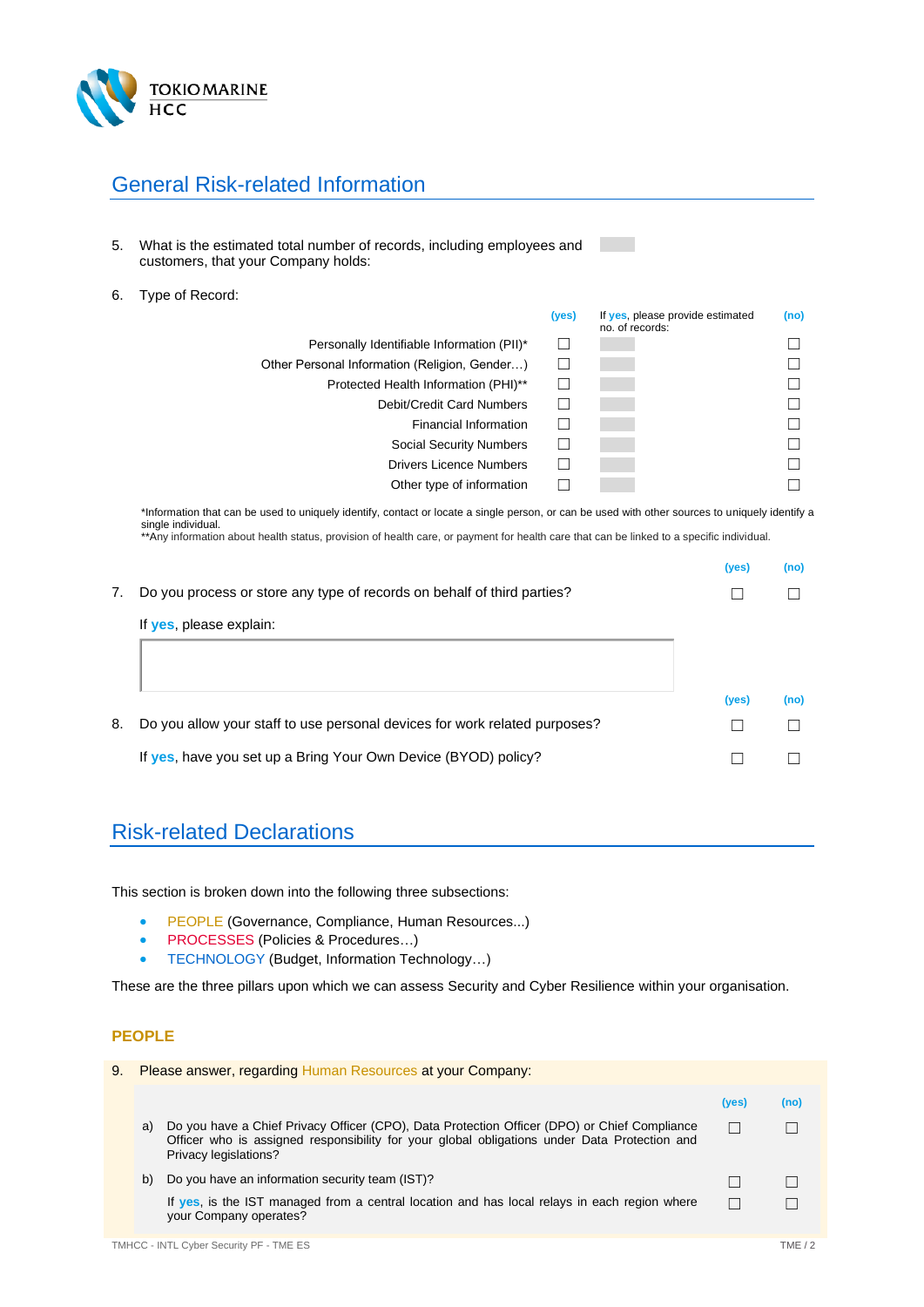

|    |                                                                                                                                                                                                               |                                                                                                                                                                                           | (yes)                           | (no) |
|----|---------------------------------------------------------------------------------------------------------------------------------------------------------------------------------------------------------------|-------------------------------------------------------------------------------------------------------------------------------------------------------------------------------------------|---------------------------------|------|
| C) | Does your organization offer Privacy Awareness Training / other Cyber-related trainings?                                                                                                                      |                                                                                                                                                                                           | $\Box$                          | ×.   |
| d) | check including Criminal, Educational, and Credit?                                                                                                                                                            | Does your hiring process for employees require, when authorised by law, a full background                                                                                                 | П                               | H    |
|    | 10. Please answer, regarding Vendor & Third-Party Management at your Company:                                                                                                                                 |                                                                                                                                                                                           |                                 |      |
|    |                                                                                                                                                                                                               |                                                                                                                                                                                           | (yes)                           | (no) |
| a) | Do you outsource any portion of your information security and/or data processing?                                                                                                                             |                                                                                                                                                                                           |                                 |      |
|    |                                                                                                                                                                                                               | If yes, please provide us with the name(s) of the provider(s) and the service(s) being provided.                                                                                          |                                 |      |
|    | Provider(s):                                                                                                                                                                                                  | Service(s):                                                                                                                                                                               |                                 |      |
| b) | Do all third party contracts include the following security provisions?                                                                                                                                       |                                                                                                                                                                                           |                                 |      |
|    |                                                                                                                                                                                                               | A service level agreement that specifies security requirements and responsibilities<br>Provisions for compliance with applicable regulations (SOX, HIPAA, PCI)<br>A right-to-audit clause | $\Box$<br>Ш<br>$\Box$           |      |
|    |                                                                                                                                                                                                               | Procedures for escalating security related events                                                                                                                                         | $\Box$                          |      |
|    | If any of the above responses are no, please explain:                                                                                                                                                         |                                                                                                                                                                                           |                                 |      |
| C) | Do you require providers to indemnify you in case of any data breach?                                                                                                                                         |                                                                                                                                                                                           | $\Box$                          |      |
| d) | Do you require providers to have their own data protection liability insurance coverage?                                                                                                                      |                                                                                                                                                                                           | $\mathsf{L}$                    |      |
|    | 11. Please answer, regarding Audit & Compliance at your Company:                                                                                                                                              |                                                                                                                                                                                           | (yes)                           | (no) |
| a) | Do you have a programme in place to periodically test IT security controls?<br>(This can include internal audits, external audits or security consulting engagements.)                                        |                                                                                                                                                                                           |                                 |      |
|    | If yes, do these controls include (please mark if applicable):                                                                                                                                                |                                                                                                                                                                                           |                                 |      |
|    |                                                                                                                                                                                                               | Outside security specialists performing penetration testing<br>Automated vulnerability scanners<br>Secure configuration checkers<br>Performance tools                                     | $\Box$<br>□<br>$\Box$<br>$\Box$ |      |
|    |                                                                                                                                                                                                               | Source code comparison tools                                                                                                                                                              | $\Box$                          |      |
|    |                                                                                                                                                                                                               | Security policies and controls being subject to independent reviews and audits                                                                                                            | $\vert \ \ \vert$               |      |
| b) | Are critical and high-risk vulnerabilities remediated within one month?                                                                                                                                       |                                                                                                                                                                                           | $\vert \ \ \vert$               |      |
| C) | Do you comply with privacy and data protection legislation applicable to all jurisdictions and<br>industry standards in which you operate?<br>(e.g. Australian Privacy Principles, HIPAA privacy Rules, GDPR) |                                                                                                                                                                                           |                                 |      |
| d) | Is your Company subject to Payment Card Industry (PCI) Security Standards?                                                                                                                                    |                                                                                                                                                                                           |                                 |      |
|    | If yes, what level of requirement?                                                                                                                                                                            | $\Box$ 1/ $\Box$ 2/ $\Box$ 3/ $\Box$ 4                                                                                                                                                    |                                 |      |
| e) | When acquiring a new company is specific IT Due Diligence undertaken?                                                                                                                                         |                                                                                                                                                                                           |                                 |      |
|    | If yes, is the IT system of the acquired company screened prior to acquisition?                                                                                                                               |                                                                                                                                                                                           |                                 |      |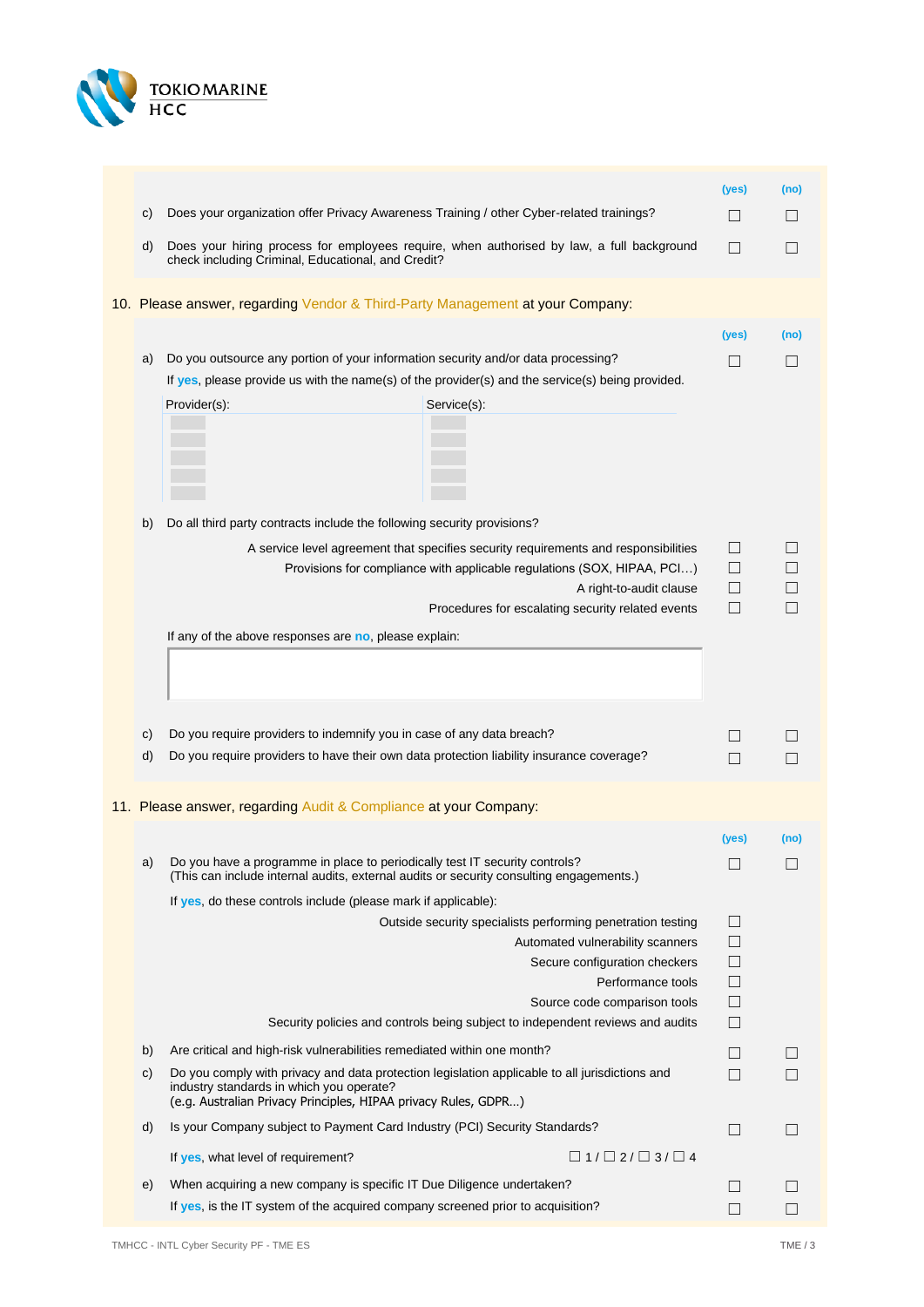

#### **PROCESSES**

|    | 12. Please answer, regarding Risk Mapping and Information Security at your Company:                                        |        |      |
|----|----------------------------------------------------------------------------------------------------------------------------|--------|------|
|    |                                                                                                                            | (yes)  | (no) |
| a) | Have you implemented a Data & System Classification policy with specific rules that apply to<br>each classification level? | П      |      |
| b) | Have you performed an inventory of critical business information in the last 24 months?                                    | П      |      |
|    | 13. Please answer, regarding the Information Security Policy at your Company:                                              |        |      |
|    |                                                                                                                            | (yes)  | (no) |
| a) | Do you have a formal Information Security Policy implemented corporate-wide and applicable to<br>all business units?       | П      | П    |
|    | If yes, do you (please mark if applicable):                                                                                |        |      |
|    | Make the Policy permanently available for employees, contractors and concerned parties?                                    | $\Box$ |      |
|    | Test the security required by the security policy at least once, annually?                                                 | П      |      |
|    | Regularly identify, assess new threats and adjust the security policy accordingly?                                         | $\Box$ |      |
|    | Include Internet Usage, Acceptable Use and Email Use in the Policy?                                                        | $\Box$ |      |
|    | Include use and storage of information on laptops in the Policy?                                                           | $\Box$ |      |
|    | Share the Policy with contractors and external consultants?                                                                | П      |      |
|    | If yes, when was the last time the Policy was reviewed and / or updated?                                                   |        |      |
|    | 14. Please answer, regarding the Password Policy, Logs review & Patch Management at your Company:                          |        |      |

|              |                                                                                                                                                                           | (yes)        | (no) |
|--------------|---------------------------------------------------------------------------------------------------------------------------------------------------------------------------|--------------|------|
| a)           | Do you enforce a password management policy?                                                                                                                              | П            |      |
|              | <b>Annually</b><br>$< 90$ days<br>$<$ 180 days<br>If yes, how often are passwords required to be changed?                                                                 | <b>Other</b> |      |
|              | And, if yes, is password complexity defined and made mandatory?                                                                                                           | Ш            |      |
| b)           | Does your Company enforce a patch management process?                                                                                                                     | П            |      |
| $\mathsf{C}$ | Once security patches are identified, do you prioritize based on a severity & likelihood analysis?                                                                        | П            |      |
| d)           | Are vulnerabilities and exploits monitored on a daily basis by a Security Operations Centre<br>(SOC) or are you subscribed to a Managed Security Service Provider (MSSP)? | П            |      |
|              | 15. Please answer, regarding Physical Security at your Company:                                                                                                           |              |      |
|              |                                                                                                                                                                           | (yes)        | (no) |
| a)           | Has a security perimeter been identified and documented (including computer rooms, media<br>storage rooms, data-centres, etc.)?                                           | $\Box$       |      |
| b)           | Which of the following security controls have been implemented within your organisation?<br>(please mark if applicable):                                                  |              |      |
|              | Biometric Access Controls to access Company Data Centre(s)                                                                                                                | $\Box$       |      |
|              | ID badges for employee, visitor and vendor access                                                                                                                         | $\Box$       |      |
|              | Surveillance cameras and guards monitoring premises                                                                                                                       | $\Box$       |      |
|              | Data Centre access logs monitored periodically                                                                                                                            | $\Box$       |      |
|              | Smart cards used for physical security                                                                                                                                    | $\Box$       |      |
|              | Physical security management centralized for all locations                                                                                                                | $\Box$       |      |
|              | Computer, media storage and telecom room access, secured and restricted to authorized personnel                                                                           | $\Box$       |      |
|              | Cables and network ports protected from unauthorized access                                                                                                               | $\Box$       |      |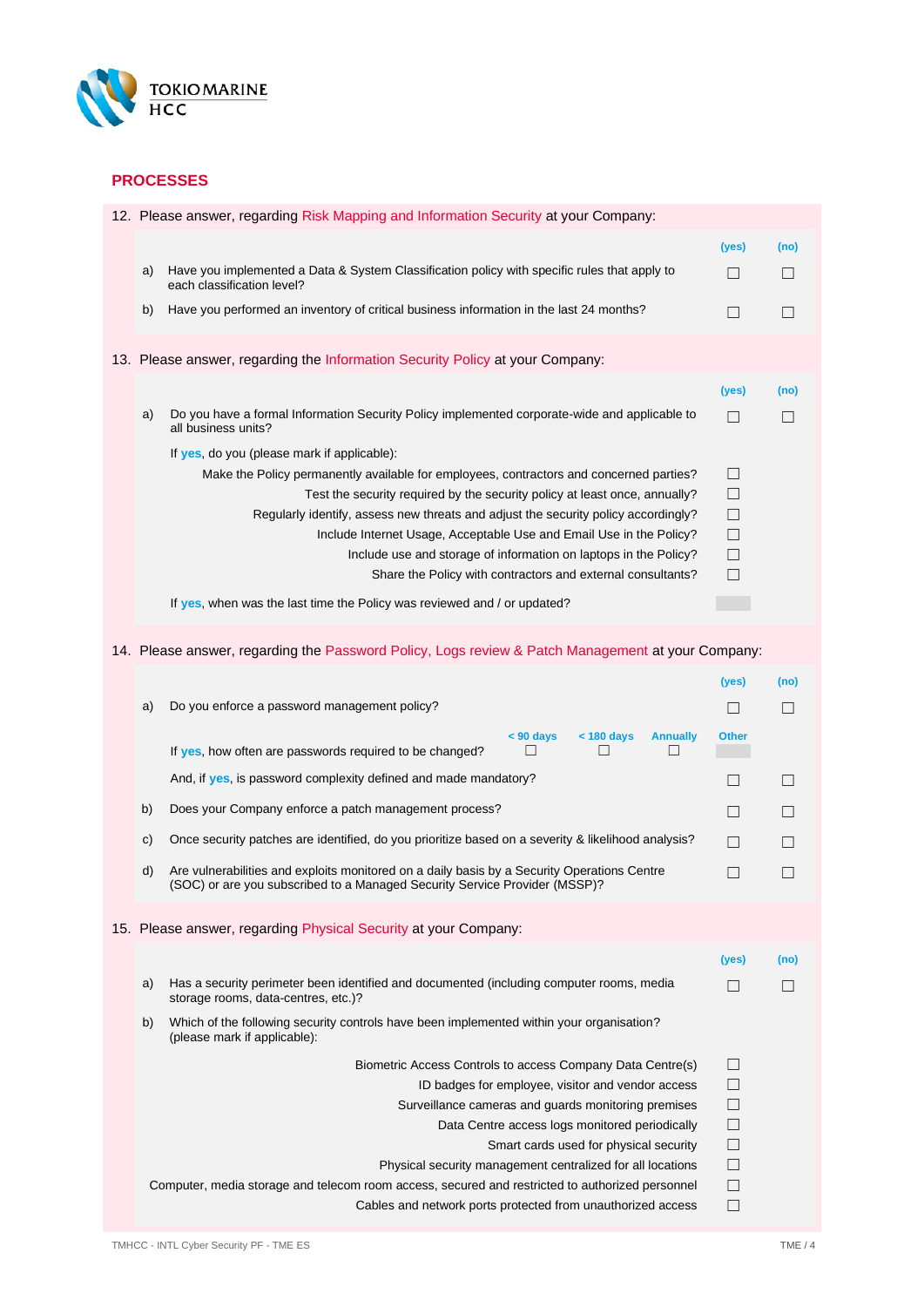

|    | 16. Please answer, regarding Disposal at your Company:                                                                                                                                           |                   |                   |
|----|--------------------------------------------------------------------------------------------------------------------------------------------------------------------------------------------------|-------------------|-------------------|
|    |                                                                                                                                                                                                  | (yes)             | (no)              |
| a) | Do you shred all written or printed personally identifiable or other confidential information when<br>it is being discarded?                                                                     | П                 | П                 |
| b) | Is disposal of computer systems and media storage devices (hard drives, tapes, CDs, etc.)<br>handled in a secure way (e.g. de-magnetization, multiple wipes, deletion beyond<br>reconstitution)? | П                 | $\Box$            |
|    | 17. Please answer, regarding Computer & Network Management at your Company:                                                                                                                      |                   |                   |
|    |                                                                                                                                                                                                  | (yes)             | (no)              |
| a) | Is separation of duties enforced in all critical process steps for all sensitive operations?                                                                                                     | П                 | П                 |
| b) | Do you have a virus protection program in place that is installed and enabled on servers,<br>workstations and laptops?                                                                           | П                 | $\Box$            |
| C) | To verify the security of your network perimeter, do you conduct comprehensive penetration<br>tests?                                                                                             | П                 | П                 |
|    | If yes (please mark if appropriate):                                                                                                                                                             |                   |                   |
|    | Is physical penetration tested?<br>Are those tests performed by external service providers in some instances?                                                                                    | П<br>П            |                   |
|    |                                                                                                                                                                                                  |                   |                   |
|    | If yes, how many times a year are penetration tests conducted?                                                                                                                                   |                   |                   |
| d) | Are critical applications residing within internal networks (and behind the firewall) monitored<br>24/7 for security violations?                                                                 | $\Box$            | $\Box$            |
| e) | Do critical systems receive full security testing before deployment?                                                                                                                             | $\Box$            | $\Box$            |
|    | 18. Please answer, regarding Change Management at your Company:                                                                                                                                  |                   |                   |
|    |                                                                                                                                                                                                  | (yes)             | (no)              |
| a) | When a new IT system is developed or purchased, are security considerations taken into<br>account?                                                                                               | $\Box$            | $\Box$            |
| b) | Are staging, test and development systems kept separate from production systems?<br>If yes, does that include (please mark if applicable):                                                       | $\vert \ \ \vert$ | $\vert \ \ \vert$ |
|    | Use of sandboxes?                                                                                                                                                                                | П                 |                   |
|    | No sharing of databases and configuration files?                                                                                                                                                 | П                 |                   |
|    | No sharing of accounts?                                                                                                                                                                          | $\Box$            |                   |
|    | No access to production for developers?                                                                                                                                                          | П                 |                   |

#### **TECHNOLOGY**

|    | 19. What is your annual aggregate IT Budget?                                                      |                   |                     |
|----|---------------------------------------------------------------------------------------------------|-------------------|---------------------|
|    |                                                                                                   | <b>Prior Year</b> | <b>Current Year</b> |
|    |                                                                                                   |                   |                     |
|    | 20. Please answer, regarding IT Devices at your Company:                                          |                   |                     |
| a) | How many data centres do you have?                                                                |                   |                     |
| b) | Where are they located?                                                                           |                   |                     |
| C) | How many individual IT devices (e.g. server, desktops,<br>laptops, mobile devices) do you deploy? |                   |                     |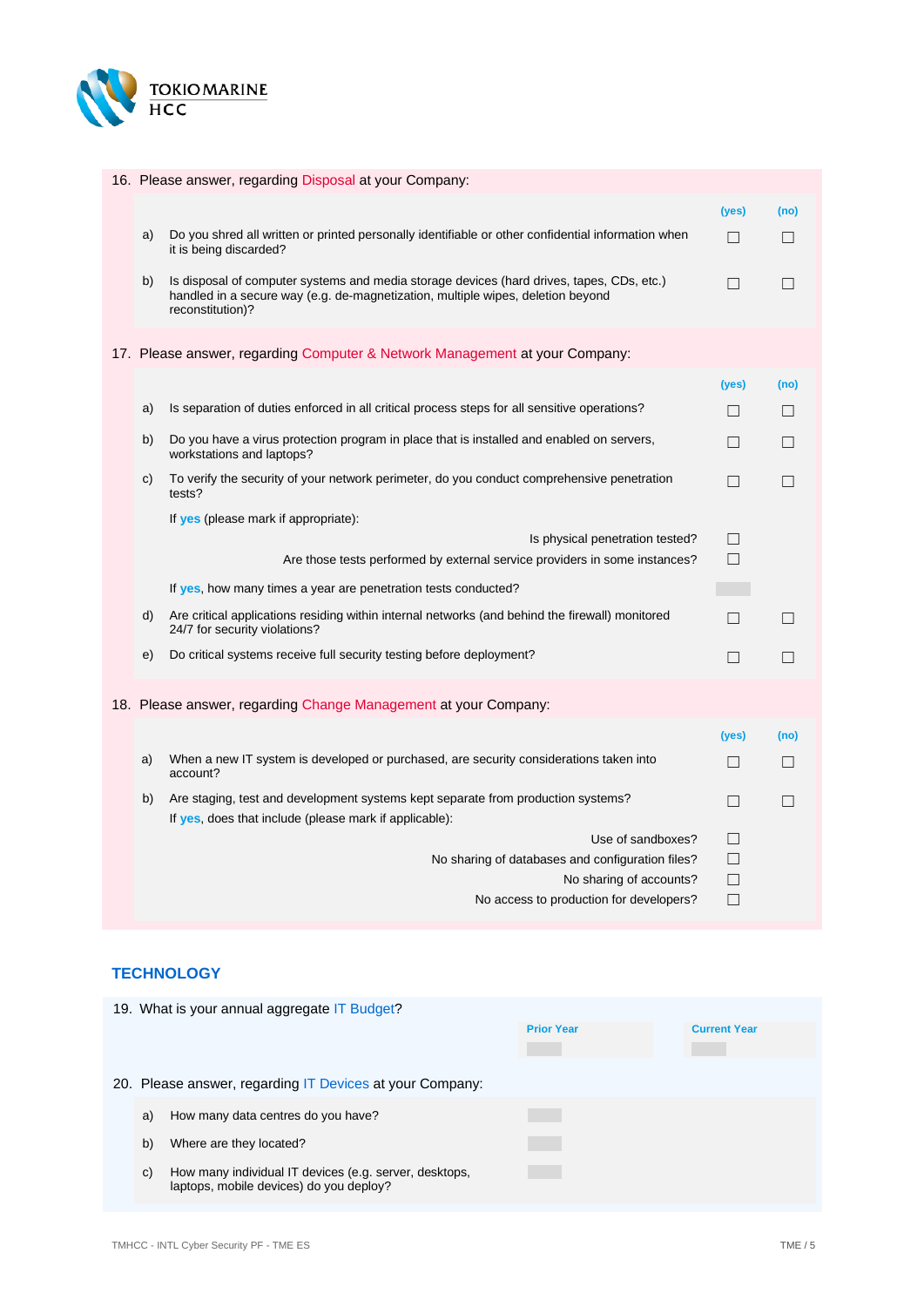

#### 21. Please answer, regarding Network at your Company:

|    |                                                                                                                                                                           | (yes) | (no) |
|----|---------------------------------------------------------------------------------------------------------------------------------------------------------------------------|-------|------|
| a) | Are firewalls used to prevent unauthorized access on all connections from internal networks and<br>systems to external networks such as vendor's systems or the internet? |       |      |
| b) | Are remote users authenticated before being allowed to connect to internal networks and<br>systems?                                                                       | - 1   |      |
|    | If yes, what tools have been set up? (VPN types and VPN protocols, etc.)                                                                                                  |       |      |
|    |                                                                                                                                                                           |       |      |
| C) | Is there encryption for:                                                                                                                                                  |       |      |
|    | Data at rest                                                                                                                                                              |       |      |
|    | Data in transit                                                                                                                                                           |       |      |
|    | Network (network level encryption)                                                                                                                                        |       |      |
|    | Endpoint devices (Laptops, tablets and removable media)                                                                                                                   |       | П    |
| d) | Do you use anti-virus, anti-spyware or an equivalent malware protection?                                                                                                  |       |      |
|    | If yes, are virus signature files downloaded and updated automatically?                                                                                                   |       |      |
| e) | Do you use Honeypots or similar techniques to detect and deflect attempts of unauthorised use<br>of Company Information Systems?                                          |       |      |
| f) | Are your networks and systems segregated as opposed to all residing on a flat network?                                                                                    |       |      |

# Cyber Incident Readiness

|                                                                                                                                                                          | (yes)  | (no) |
|--------------------------------------------------------------------------------------------------------------------------------------------------------------------------|--------|------|
| 22. Are designated employees trained to obtain and handle forensic evidence, involve law<br>enforcement and handle press relations in response to a suspected intrusion? |        |      |
| 23. Do you have an Incident Management Programme in place that includes cyber related<br>incidents?                                                                      |        |      |
| If yes, is it:                                                                                                                                                           |        |      |
| Formally documented?                                                                                                                                                     |        |      |
| Tested annually to ensure its effectiveness?                                                                                                                             | П      |      |
| Performed by trained personnel?                                                                                                                                          | $\Box$ |      |
| 25. Do you have a Business Continuity Plan (BCP) in place that includes cyber related<br>incidents?                                                                      |        |      |
| If yes, is it:                                                                                                                                                           |        |      |
| Managed by a dedicated group?                                                                                                                                            | П      |      |
| Formally documented?                                                                                                                                                     | ப      |      |
| Tested annually to ensure its effectiveness?                                                                                                                             | П      |      |
| Performed by trained personnel?                                                                                                                                          | $\Box$ |      |
| If yes, does it include the use of:                                                                                                                                      |        |      |
| Redundant systems and multiple Data Centres?                                                                                                                             | П      |      |
| A defined "hot site"?                                                                                                                                                    | П      |      |
| 26. How frequently do you back up electronic data?                                                                                                                       |        |      |
| 27. Where do you store back-up electronic data?                                                                                                                          |        |      |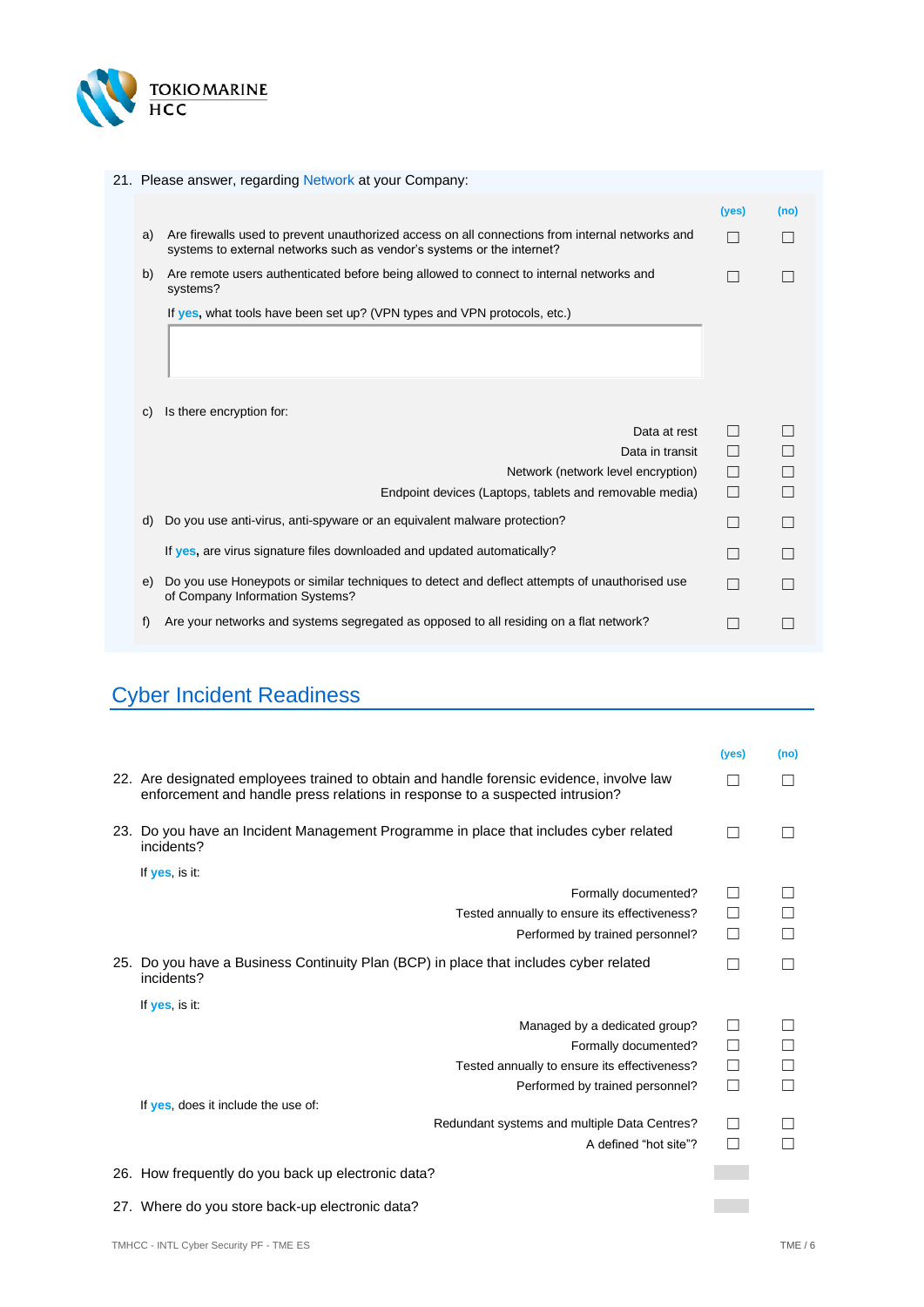

|                                                                                                                                                              | (yes) | (no) |
|--------------------------------------------------------------------------------------------------------------------------------------------------------------|-------|------|
| 28. Do you store back-up electronic data with a third-party service provider?                                                                                |       |      |
| 29. Do you regularly ensure that data backups can be restored as quickly as possible with<br>minimal impact?                                                 |       |      |
| 30. Please indicate the acceptable time for business interruption to last until a financial loss<br>with a significant impact on your business materializes? |       |      |

# Historical Information

|                                                                                                                                                                                                                                                                                                                                                                                                                        | (yes) | (no) |
|------------------------------------------------------------------------------------------------------------------------------------------------------------------------------------------------------------------------------------------------------------------------------------------------------------------------------------------------------------------------------------------------------------------------|-------|------|
| 31. Are you aware of any personal or corporate data breach, cyber event (including but not<br>limited to DDoS attacks, IT network disruption or suspension, malicious code<br>transmission, hack) occurring at and/or spread from your IT systems or outsourced IT<br>systems and for which a third party (including but not limited to clients, customers, data<br>subjects or employees) might hold you responsible? |       |      |
| If yes, please explain:                                                                                                                                                                                                                                                                                                                                                                                                |       |      |
|                                                                                                                                                                                                                                                                                                                                                                                                                        |       |      |
| 32. During the past three years:                                                                                                                                                                                                                                                                                                                                                                                       |       |      |
| a) Have you experienced an interruption or suspension of your computer systems for any reason<br>(not including downtime for planned maintenance), which exceeded 4 hours?                                                                                                                                                                                                                                             | - 1   |      |
| b) Has any customer or other person or entity alleged that their personal data has been<br>compromised by you or any service provider processing, handling or collecting personal data on<br>your behalf?                                                                                                                                                                                                              |       |      |
| c) Have you ever notified any person that their information was or may have been compromised?                                                                                                                                                                                                                                                                                                                          |       |      |
| Has your organization been subject to an investigation by a data protection authority?<br>d)                                                                                                                                                                                                                                                                                                                           |       |      |
| If yes, please explain:                                                                                                                                                                                                                                                                                                                                                                                                |       |      |
|                                                                                                                                                                                                                                                                                                                                                                                                                        |       |      |
| 33. Have you ever sustained an intentional breach of IT security, network damage, system<br>corruption or loss of data?                                                                                                                                                                                                                                                                                                |       |      |
| If <b>yes</b> , please explain:                                                                                                                                                                                                                                                                                                                                                                                        |       |      |
|                                                                                                                                                                                                                                                                                                                                                                                                                        |       |      |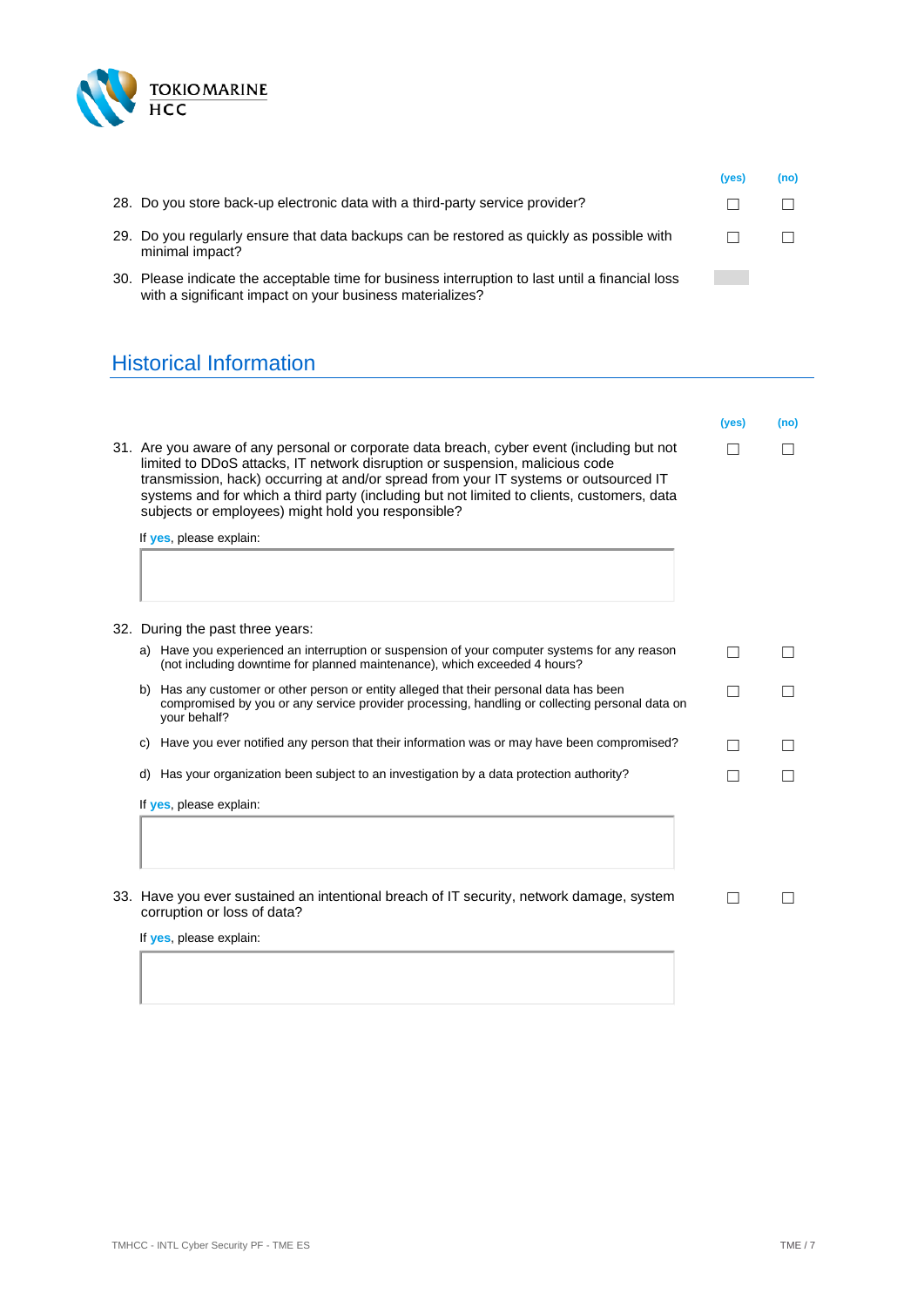

## Data Protection and Privacy Policy:

The insurer respects the insureds' right to privacy. In our Privacy Policy (available at [https://www.tmhcc.com/en/legal/privacy-policy\)](https://www.tmhcc.com/en/legal/privacy-policy) we explain who we are, how we collect, share and use personal information about the insureds, and how the insureds can exercise their privacy rights. If the insureds have any questions or concerns about our use of their personal information, they can contac[t dpo-tmelux@tmhcc.com.](mailto:dpo-tmelux@tmhcc.com)

We may collect personal information such as name, email address, postal address, telephone number, gender and date of birth. We need the personal information to enter into and perform the current contract of insurance. We retain personal information we collect from the insureds where we have an ongoing legitimate business need to do so.

We may disclose the insureds' personal information to:

- our group companies;
- third party services providers and partners who provide data processing services to us or who otherwise process personal information for purposes that are described in our Privacy Policy or notified to the insureds when we collect their personal information;
- any competent law enforcement body, regulatory, government agency, court or other third party where we believe disclosure is necessary (i) as a matter of applicable law or regulation, (ii) to exercise, establish or defend our legal rights, or (iii) to protect the interests of our insureds or those of any other person;
- a potential buyer (and its agents and advisers) in connection with any proposed purchase, merger or acquisition of any part of our business, provided that we inform the buyer it must use the insureds' personal information only for the purposes disclosed in our Privacy Policy; or
- any other person with the insureds' consent to the disclosure.

The personal information may be transferred to, and processed in, countries other than the country in which the insureds are resident. These countries may have data protection laws that are different to the laws of the country of the insureds. We transfer data within the Tokio Marine group of companies by virtue of our Intra Group Data Transfer Agreement, which includes the EU Standard Contractual Clauses.

We use appropriate technical and organisational measures to protect the personal information that we collect and process. The measures we use are designed to provide a level of security appropriate to the risk of processing the personal information.

The insureds are entitled to know what data is held on them and to make what is referred to as a Data Subject Access Request ('DSAR'). They are also entitled to request that their data be corrected in order that we hold accurate records. In certain circumstances, they have other data protection rights such as that of requesting deletion, objecting to processing, restricting processing and in some cases requesting portability. Further information on the insureds' rights is included in our Privacy Policy.

The insureds can opt-out of marketing communications we send them at any time. They can exercise this right by clicking on the "unsubscribe" or "opt-out" link in the marketing e-mails we send them. Similarly, if we have collected and processed their personal information with their consent, then they can withdraw their consent at any time. Withdrawing their consent will not affect the lawfulness of any processing we conducted prior to their withdrawal, nor will it affect processing of their personal information conducted in reliance on lawful processing grounds other than consent. The insureds have the right to complain to a data protection authority about our collection and use of their personal information.